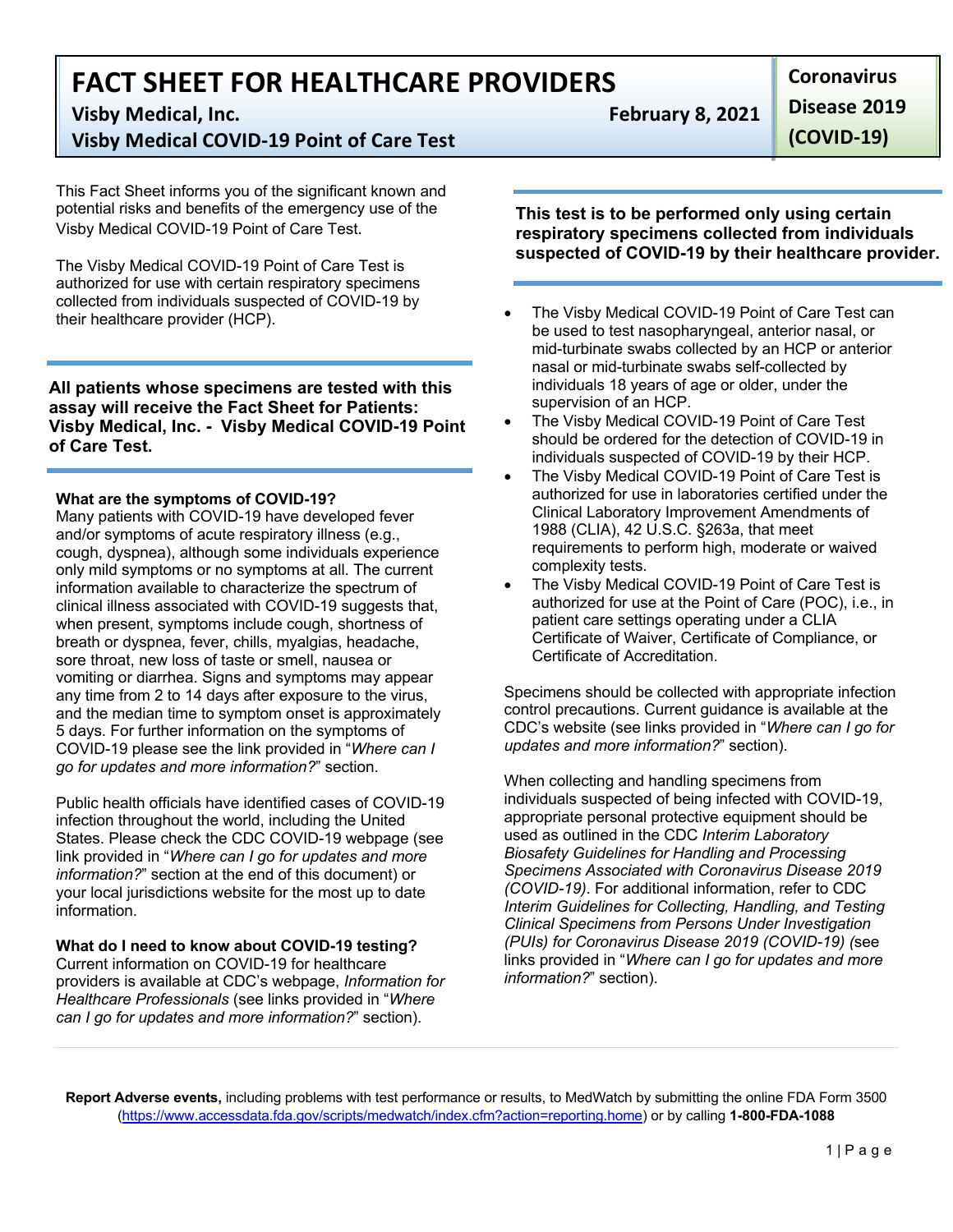**FACT SHEET FOR HEALTHCARE PROVIDERS**

**Visby Medical, Inc. February 8, 2021**

**Visby Medical COVID-19 Point of Care Test**

### **What does it mean if the specimen tests positive for the virus that causes COVID-19?**

A positive test result for COVID-19 indicates that RNA from SARS-CoV-2 was detected, and therefore the patient is infected with the virus and presumed to be contagious. Laboratory test results should always be considered in the context of clinical observations and epidemiological data (such as local prevalence rates and current outbreak/epicenter locations) in making a final diagnosis and patient management decisions. Patient management should be made by a healthcare provider and follow current CDC guidelines.

The Visby Medical COVID-19 Point of Care Test has been designed to minimize the likelihood of false positive test results. However, it is still possible that this test can give a false positive result, even when used in locations where the prevalence is below 5%. In the event of a false positive result, risks to patients could include the following: a recommendation for isolation of the patient, monitoring of household or other close contacts for symptoms, patient isolation that might limit contact with family or friends and may increase contact with other potentially COVID-19 patients, limits in the ability to work, delayed diagnosis and treatment for the true infection causing the symptoms, unnecessary prescription of a treatment or therapy, or other unintended adverse effects.

All laboratories using this test must follow the standard testing and reporting guidelines according to their appropriate public health authorities.

#### **What does it mean if the specimen tests negative for the virus that causes COVID-19?**

A negative test result for this test means that SARS-CoV-2 RNA was not present in the specimen above the limit of detection. However, a negative result does not rule out COVID-19 and should not be used as the sole basis for treatment or patient management decisions. It is possible to test a person too early or too late during COVID-19 infection to make an accurate diagnosis via Visby Medical COVID-19 Point of Care Test.

When diagnostic testing is negative, the possibility of a false negative result should be considered in the context of a patient's recent exposures and the presence of clinical signs and symptoms consistent with COVID-19.

**Coronavirus Disease 2019 (COVID-19)**

The possibility of a false negative result should especially be considered if the patient's recent exposures or clinical presentation indicate that COVID-19 is likely, and diagnostic tests for other causes of illness (e.g., other respiratory illness) are negative.

If COVID-19 is still suspected based on exposure history together with other clinical findings, re-testing with an alternative method should be considered by healthcare providers in consultation with public health authorities. Additional testing may be helpful to ensure testing was not conducted too early.

Risks to a patient of a false negative test result include: delayed or lack of supportive treatment, lack of monitoring of infected individuals and their household or other close contacts for symptoms resulting in increased risk of spread of COVID-19 within the community, or other unintended adverse events.

The performance of this test was established based on the evaluation of a limited number of clinical specimens. The clinical performance has not been established in all circulating variants but is anticipated to be reflective of the prevalent variants in circulation at the time and location of the clinical evaluation. Performance at the time of testing may vary depending on the variants circulating, including newly emerging strains of SARS-CoV-2 and their prevalence, which change over time.

### **What is an EUA?**

The United States FDA has made this test available under an emergency access mechanism called an Emergency Use Authorization (EUA). The EUA is supported by the Secretary of Health and Human Service's (HHS's) declaration that circumstances exist to justify the emergency use of in vitro diagnostics (IVDs) for the detection and/or diagnosis of the virus that causes COVID-19.

An IVD made available under an EUA has not undergone the same type of review as an FDA-approved or cleared IVD. FDA may issue an EUA when certain criteria are met, which includes that there are no adequate, approved, available alternatives, and based on the totality of scientific evidence available, it is reasonable to believe that this IVD may be effective in diagnosing COVID-19.

**Report Adverse events,** including problems with test performance or results, to MedWatch by submitting the online FDA Form 3500 (https://www.accessdata.fda.gov/scripts/medwatch/index.cfm?action=reporting.home) or by calling **1-800-FDA-1088**